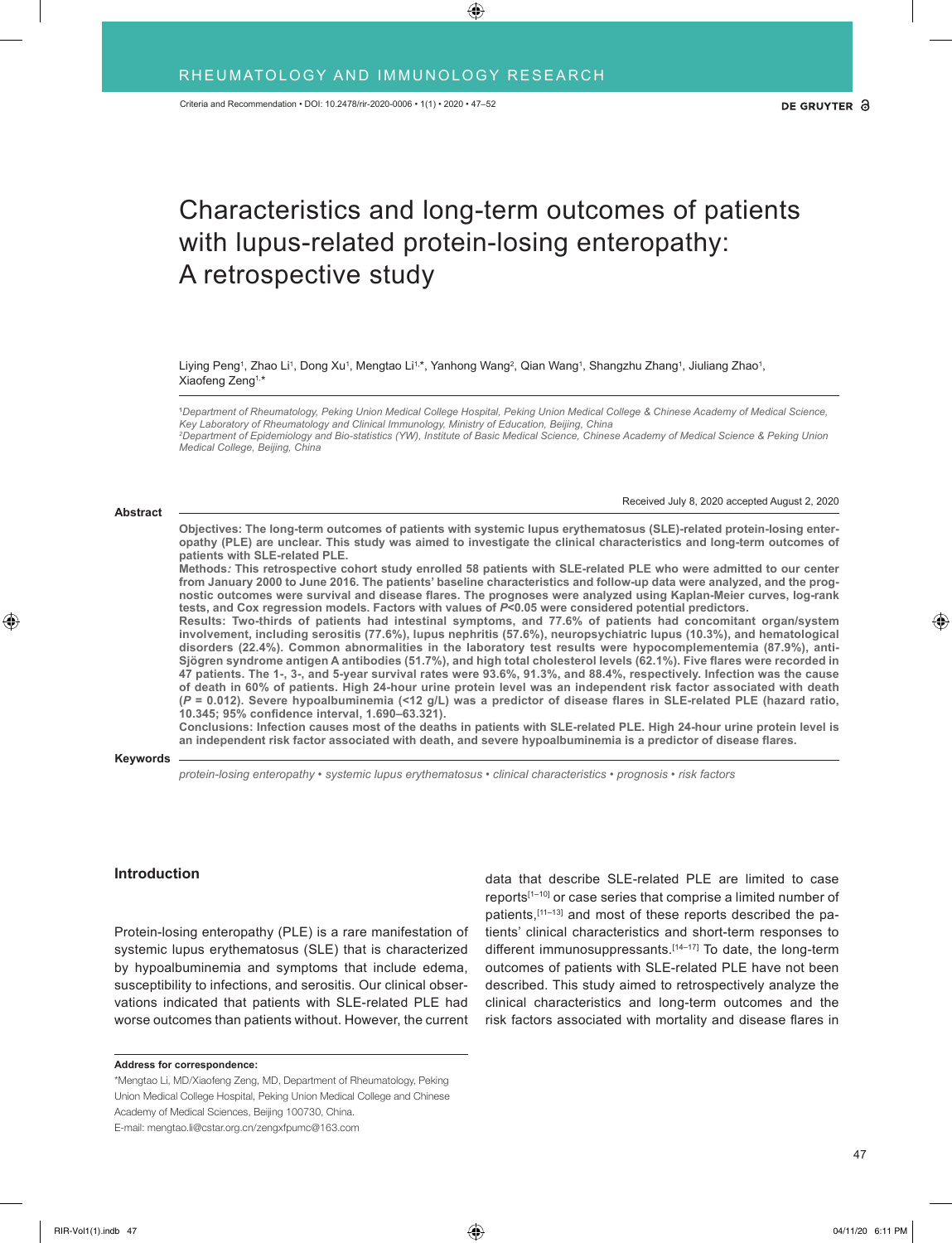the largest cohort of patients with SLE-related PLE studied to date.

# **Materials and Methods**

# *Patients and data collection*

The patients included into this study were admitted to Peking Union Medical College Hospital between January 2000 and June 2016, as described in our previous study,<sup>[16]</sup> and they were followed until May 2017. The study was approved by the Medical Ethics Committee of PUMCH. Patients diagnosed with SLE who fulfilled ≥4 of the criteria of the American College of Rheumatology 1997 revised criteria for SLE were enrolled into this study. PLE was diagnosed if a patient had (1) definite PLE, which was based on the clinical symptoms, laboratory test results, and evidence of protein leakage from the gastrointestinal (GI) tract that was confirmed by technetium-99m  $(99m)$ Tc) human serum albumin (HSA) scintigraphy, or (2) probable PLE, which was defined as the presence of PLE-associated clinical symptoms and laboratory test results that included hypoalbuminemia that could not be completely explained by other pathological mechanisms, including urinary protein loss, severe liver disease, or malnutrition; probable PLE was diagnosed based on the independent judgments of ≥2 experienced rheumatologists. The exclusion criteria included patients who were diagnosed with other autoimmune diseases, including inflammatory bowel disease, which can cause PLE, and the presence of other pathological conditions that could account for a patient's hypoalbuminemia, including lupus nephritis (LN) with massive proteinuria, liver dysfunction, and abnormalities in protein synthesis or protein absorption.

The patients' baseline data were collected retrospectively from their medical charts including the demographic data, family histories, clinical characteristics, and laboratory test results. The clinical data were collected in accordance with the Systemic Lupus International Collaborating Clinics 2012 criteria.[18] The laboratory data collected included serum albumin, complement (C) 3, C4, calcium, total cholesterol, and triglyceride levels, and the 24-hour urine protein (24hUPro) levels. Patients' autoantibody profiles, including the levels of antinuclear antibody (ANA), anti-double-stranded DNA (anti-dsDNA) antibody, and anti-extractable nuclear antigen antibodies, including anti-Sjögren syndrome antigen A (SSA) and anti-Sjögren syndrome antigen B (SSB) antibodies, anti-Smith (Sm) antibody, and anti-ribonucleoprotein (RNP) antibody, as well as the Systemic Lupus Erythematosus Disease Activity Index 2000 (SLEDAI-2K), were obtained from all patients upon their admission to the hospital.

The observation period spanned from the time of initial visit to the time when admitted to our hospital until May 2017. Most patients attended regular follow-up appointments, and their clinical records were reviewed and the follow-up data were collected. A minority of patients attended the follow-up appointments irregularly, and telephone interviews were conducted to gather some of the data. Lost to follow-up was defined as neither attending follow-up appointments at our clinic nor could be reached by telephone.

#### *Definitions of remission and flares*

Clinical remission was defined as SLEDAI-2K ≤4 points that was attained with or without the use of glucocorticoid or immunosuppressant therapy. An SLE flare was defined as an increase in the SLEDAI-2K ≥4 points compared with the previous visit, the appearance of a new SLE manifestation, or the worsening of a preexisting clinical or hematological manifestation that led to the resumption of or an increase in the corticosteroid or immunosuppressant therapies after a patient's first remission. An SLE-related PLE flare was defined as a reoccurrence of PLE-associated clinical presentations that resulted in the resumption of or an increase in corticosteroid or immunosuppressant therapy.

#### *Statistical analyses*

The data were expressed as the means and the standard deviations (SDs). Graphpad Prism® software, version 6.0 (GraphPad Software Inc., La Jolla, CA, USA) was used to create the Kaplan-Meier survival curves. Demographic, clinical, and laboratory factors were analyzed as potential predictors of flares or death using IBM®SPSS® software, version 21.0 (IBM Corporation, Armonk, NY, USA). The potential risk factors analyzed included involved organs/systems, the SLEDAI, total cholesterol, serum albumin, 24hUPro, antidsDNA antibody, anti-Sm antibody, anti-SSA antibody, anti-SSB antibody, anti-RNP antibody, and hypocomplementemia. Kaplan-Meier curves and log-rank tests were used to perform the univariate analyses that determined potential risk factors, and factors with values of *P*<0.10 in the univariate analyses were included in a stepwise multivariate Cox proportional hazards model. Finally, factors that had values of *P*≤0.05 were considered statistically significant confounders associated with death or SLE flares. A biomedical statistician undertook a statistical review of the study's data.

## **Results**

## *Baseline characteristics*

Table 1 presents the baseline demographic characteristics of 58 patients who were diagnosed with SLE-related PLE at a median age of 35.3 years (range: 12–71 years). Fortysix patients were female, and the female-to-male ratio was 3.83:1. The mean (SD) time from disease onset to diagnosis was 44.0 (66.1) months. Fifty-three patients presented with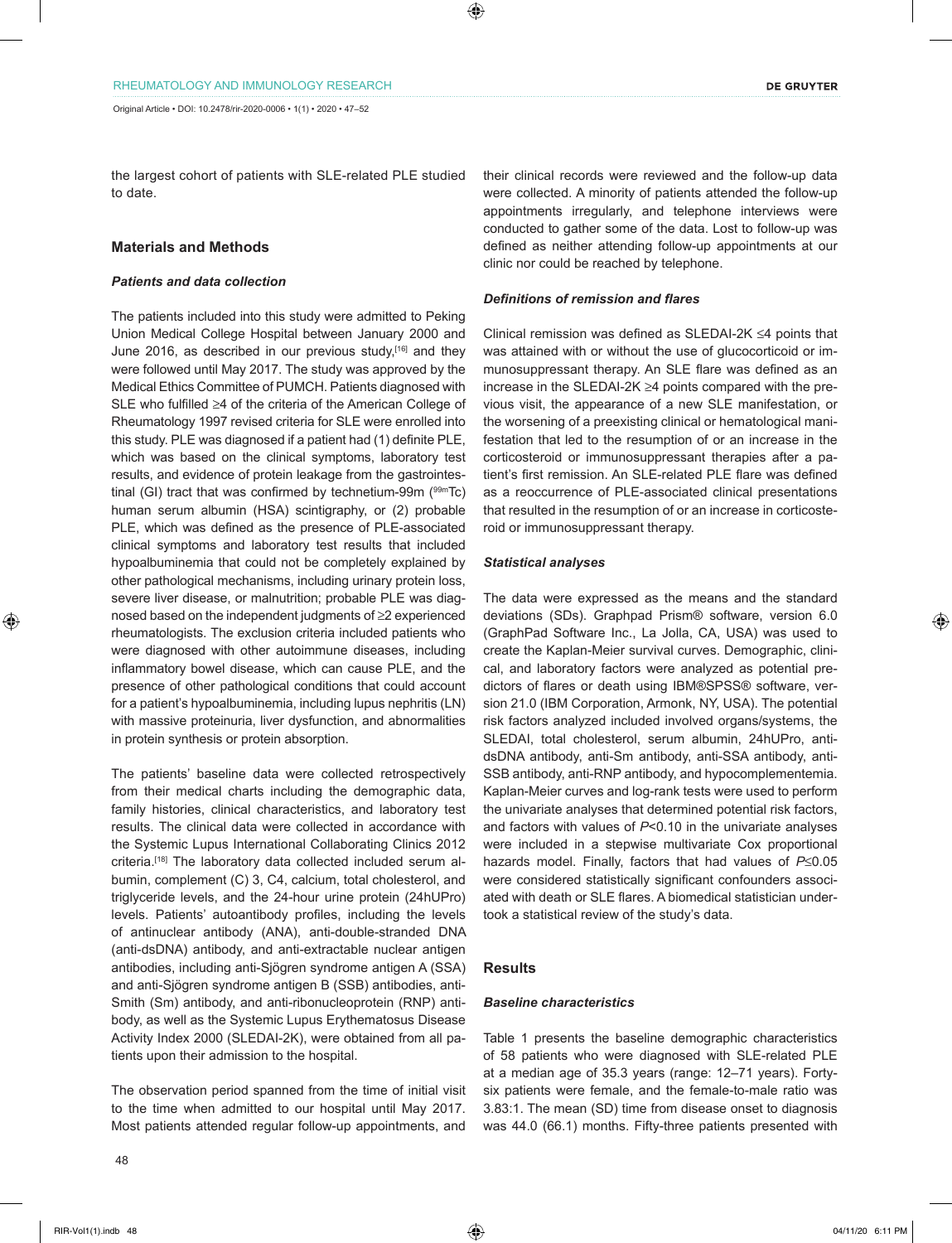|  |  |  |  |  |  |  |  |  | Table 1: Baseline characteristics of SLE-PLE patients |
|--|--|--|--|--|--|--|--|--|-------------------------------------------------------|
|--|--|--|--|--|--|--|--|--|-------------------------------------------------------|

| Characteristics <sup>1</sup>                       | <b>Results</b>   |  |  |  |  |
|----------------------------------------------------|------------------|--|--|--|--|
| Gender (female:male), n                            | 46:12            |  |  |  |  |
| Diagnosis age, years, mean ± SD                    | $35.3 \pm 13.6$  |  |  |  |  |
| PLE as initial manifestation, n (%)                | 31 (53.5)        |  |  |  |  |
| SLE duration, months, mean $\pm$ SD                | $44.0 \pm 66.1$  |  |  |  |  |
| Clinical characteristics, n (%)                    |                  |  |  |  |  |
| Edema                                              | 52 (89.7)        |  |  |  |  |
| Fluid accumulation in the third space <sup>2</sup> | 56 (96.6)        |  |  |  |  |
| Gastrointestinal symptoms, n (%)                   |                  |  |  |  |  |
| Distension                                         | 40 (69.0)        |  |  |  |  |
| Diarrhea                                           | 27 (46.6)        |  |  |  |  |
| Abdominal pain                                     | 10 (17.2)        |  |  |  |  |
| Vomiting                                           | 11 (19.0)        |  |  |  |  |
| Other concomitant organ involvement, n (%)         |                  |  |  |  |  |
| Skin/mucocutaneous                                 | 18 (31.0)        |  |  |  |  |
| Alopecia                                           | 7(12.1)          |  |  |  |  |
| <b>Arthritis</b>                                   | 9(15.5)          |  |  |  |  |
| Serositis                                          | 45 (77.6)        |  |  |  |  |
| Lupus nephritis                                    | 34 (58.6)        |  |  |  |  |
| Neuropsychiatric SLE                               | 6(10.3)          |  |  |  |  |
| Hematologic                                        | 13 (22.4)        |  |  |  |  |
| Immune indices, n (%)                              |                  |  |  |  |  |
| a-dsDNA                                            | 12 (20.7)        |  |  |  |  |
| α-Sm                                               | 12(20.7)         |  |  |  |  |
| a-SSA                                              | 30 (51.7)        |  |  |  |  |
| $\alpha$ -SSB                                      | 8(13.8)          |  |  |  |  |
| $\alpha$ -RNP                                      | 17 (29.3)        |  |  |  |  |
| a-rRNP                                             | 3(5.2)           |  |  |  |  |
| Hypocomplementemia                                 | 51 (87.9)        |  |  |  |  |
| Biochemical indices, mean ± SD                     |                  |  |  |  |  |
| Serum albumin, g/L                                 | $16.61 \pm 4.90$ |  |  |  |  |
| Total cholesterol, mmol/L                          | $10.80 \pm 8.84$ |  |  |  |  |
| 24-hour urine protein, g/24 hours                  | $0.62 \pm 1.09$  |  |  |  |  |

1 Data are presented as mean ± SD or *n* (%), unless otherwise stated.

2 Fluid accumulation in third space includes ascites, pleural effusion, or pericardial effusion.

SLE, systemic lupus erythematosus; PLE, protein-losing enteropathy;

dsDNA, double-stranded DNA; Sm, Smith; SSA/SSB, Sjögren syndrome antigen A/B; RNP, ribonucleoprotein; SD, standard deviation.

symptoms associated with PLE as the initial manifestation of SLE.

## *Clinical characteristics and laboratory test results*

Peripheral edema was present in 52 patients (89.7%), and it was the most common symptom. Almost 2/3 of the patients had GI symptoms, including distension (*n =* 40, 68.9%), diarrhea (*n =* 27, 46.6%), vomiting (*n =* 11, 19.0%), and abdominal

pain (*n =* 10, 17.2%). Fifty-one patients (88.0%) had ascites, 44 (75.8%) had pleural effusion, and 32 (55.2%) had pericardial effusion.

Only 16 patients (27.6%) presented with GI symptoms didn't have other organ/system involvement, and 42 patients had other organ/system involvement, including serositis (*n =* 45, 77.6%), LN (*n =* 34, 57.6%), neuropsychiatric SLE (*n =* 6, 10.3%), and hematologic disorders (*n =* 13, 22.4%). Of the 34 patients with LN, 13 (22.4%) had baseline 24hUPro secretions >0.5 g, including 2 with nephrotic syndrome. The mean (SD) SLEDAI-2K score was 7.9 (4.9) points (range: 2–27 points). Regarding the SLEDAI scores, 15 patients (25.86%) had inactive or mildly active (0–4 points) disease, 26 patients (44.8%) had mild (5–9 points) disease, 12 patients (20.7%) had moderate (10–14 points) disease, and 5 patients (8.6%) had severe ( $\geq$  15 points) disease.

The laboratory test results showed that 98.3% of the patients were ANA-positive, 87.9% had hypocomplementemia, 51.7% were anti-SSA antibody-positive, and 62.1% had high total cholesterol levels. These were the most common abnormalities in the laboratory test results. The mean (SD) serum albumin level was 16.61 (4.90) g/L.

## *Diagnosis and sites of protein leakage*

Twenty-six patients (44.8%) underwent <sup>99m</sup>Tc HSA scintigraphy, and all had PLE. Most of these patients had proteinuria and intractable hypoalbuminemia, and <sup>99m</sup>Tc HSA scintigraphy helped to differentially diagnose the causes of hypoalbuminemia in these patients. The most common site of protein leakage was small intestine in 21 of 26 patients (80.8%), followed by large intestine in 15.4% and the stomach in 3.8% of the patients.

## **Treatment**

Initially, glucocorticoids were administered to all 58 patients, of whom 18 (31.0%) received methylprednisolone pulse therapy. Immunosuppressants were administered to 91.3% of the patients. Cyclophosphamide (CTX) was administered to 48 patients (82.8%), and it was the most commonly used immunosuppressant. Other immunosuppressants administered included mycophenolate mofetil, cyclosporine A, and *Tripterygium wilfordii*.

#### *Mortality and survival analysis*

Eleven patients were lost to follow-up and excluded; so, 47 patients were finally enrolled in the survival analysis. All 47 patients were followed for >12 months, with an average follow-up duration of 58.6 months.

Five (10.6%) deaths occurred during follow-up. The causes of death were septic shock (*n =* 2), SLE flare (*n =* 2), and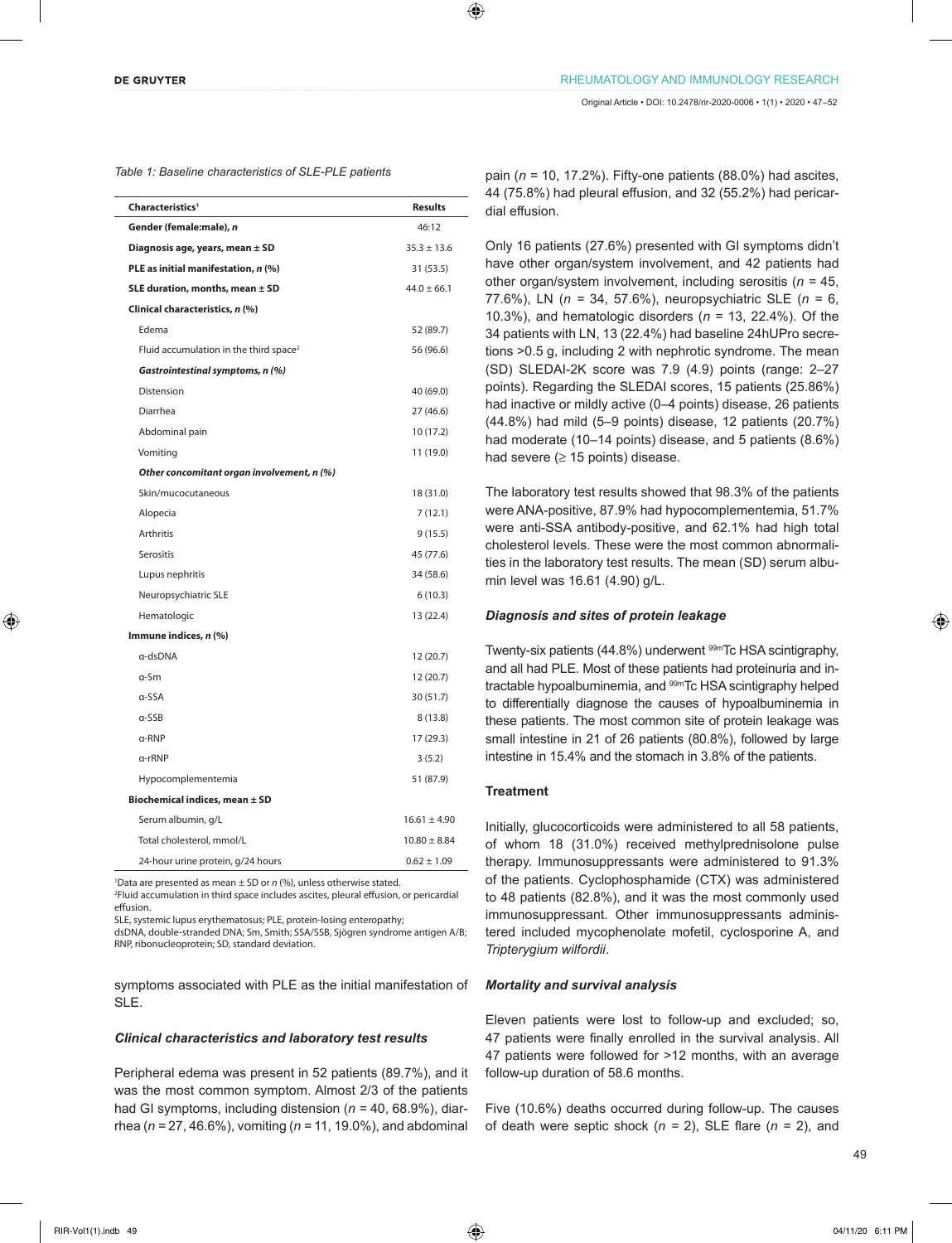leukemia (*n =* 1). The 1-, 3-, and 5-year survival rates were 93.6%, 91.3%, and 88.4%, respectively (Figure 1A).

Table 2 compares the characteristics of the patients who died and survived. The groups were similar regarding the average serum albumin and total cholesterol levels. Patients who died had a significantly higher mean (SD) 24hUPro level (2.19 [2.70] g) than the patients who survived (0.51 [0.76] g) (*P* = 0.002).



*Figure 1: (A) Kaplan-Meier survival curve for 47 patients with systemic lupus erythematosus (SLE)-related protein-losing enteropathy (PLE). The 1-, 3-, and 5-year survival rates were 93.6%, 91.3%, and 88.4%, respectively. (B) Kaplan-Meier survival curve for patients with SLE-related PLE stratified according to the presence of high levels of urine protein, defined as a 24-hour urine protein (24hUPro) levels ≥0.5 g. The patients with 24hUPro ≥0.5 g had a higher mortality rate (* $\chi^2$  = 4.518, P = 0.033).

*group and death group*

| Characteristics <sup>1</sup> | Survival $(n = 42)$ | Death $(n = 5)$ | P-value   |
|------------------------------|---------------------|-----------------|-----------|
| Female, no. of patients (%)  | 33 (78.6)           | 5(100)          | <b>NA</b> |
| Age, years                   | $349 + 134$         | $40.0 + 20.2$   | 0.452     |
| <b>Biochemical indices</b>   |                     |                 |           |
| Serum albumin, g/L           | $16.75 + 5.11$      | $16.26 + 6.04$  | 0.840     |
| Total cholesterol, mmol/L    | $10.61 + 9.32$      | $13.92 + 0.43$  | 0.623     |
| 24-hour urine protein, q     | $0.51 \pm 0.76$     | $2.19 + 2.70$   | 0.002     |
| <b>SLEDAI-2K</b>             | $7.5 + 4.9$         | $106 + 43$      | 0.178     |

1 Data are presented as mean ± SD or *n* (%), unless otherwise stated. NA, not applicable; SD, standard deviation; SLEDAI-2K, Systemic Lupus Erythematosus Disease Activity Index 2000.

The Kaplan-Meier analysis, log-rank test, and univariate Cox regression model identified neuropsychiatric involvement, LN, and the 24hUPro level as possible risk factors associated with mortality. The Cox multivariate regression model determined that the 24hUPro level was the only independent risk factor associated with death (β coefficient = 0.440 [0.174], *P* = 0.012). Figure 1B presents Kaplan-Meier curves that stratified survival according to the presence of high 24hUPro levels that were defined as >0.5 g/24 hours.

# *Flares and associated risk factors*

Five flares were recorded in 47 patients after the first clinical remissions, and all occurred during the processes of immunosuppressant dosage tapering or treatment withdrawal. The 5-year flare rate was 10.64%. Flares manifested as PLE  $(n = 3)$ , LN  $(n = 1)$ , or hematological disorder  $(n = 1)$ . Applying a limit of 1 SD, we stratified the patients into 3 groups according to their serum albumin levels as follows: mild hypoalbuminemia (Alb ≥22 g/L) (10.3%), moderate hypoalbuminemia (12 g/L≤ Alb <22 g/L) (77.6%), and severe hypoalbuminemia (Alb <12 g/L) (12.1%). The Kaplan-Meier analysis, log-rank test, and a Cox regression model confirmed that severe hypoalbuminemia, i.e., a serum albumin concentration <12 g/L, was a risk factor associated with flares (hazard ratio, 10.345; 95% confidence interval, 1.690–63.321) (Figure 2).

# **Discussion**

To the best of our knowledge, this is the first study to explore the long-term prognoses of SLE-related PLE from a relatively large cohort of patients. The patients in our cohort mainly presented with symptoms associated with hypoalbuminemia, including edema and polyserositis, especially ascites. As many patients with SLE-related PLE were complicated by serositis (77.6%), we supposed that the polyserositis fluid could be exudative or transudative or sort of in between. This notion was supported by the findings from a previous study by Law *et al*.,[17] who showed that contrary to the general belief that most PLE patients had transudative polyserositis fluid caused by hypoalbuminemia, fluid accumulation can be either transudative or exudative. *Table 2: Comparison of clinical characteristics between survival* 



*Figure 2: Kaplan-Meier curve showing the flare-free rate for patients with systemic lupus erythematosus-related protein-losing enteropathy. Patients with an albumin level ≥0.5 g had higher flare rates (*χ*<sup>2</sup> = 9.675, P = 0.002).*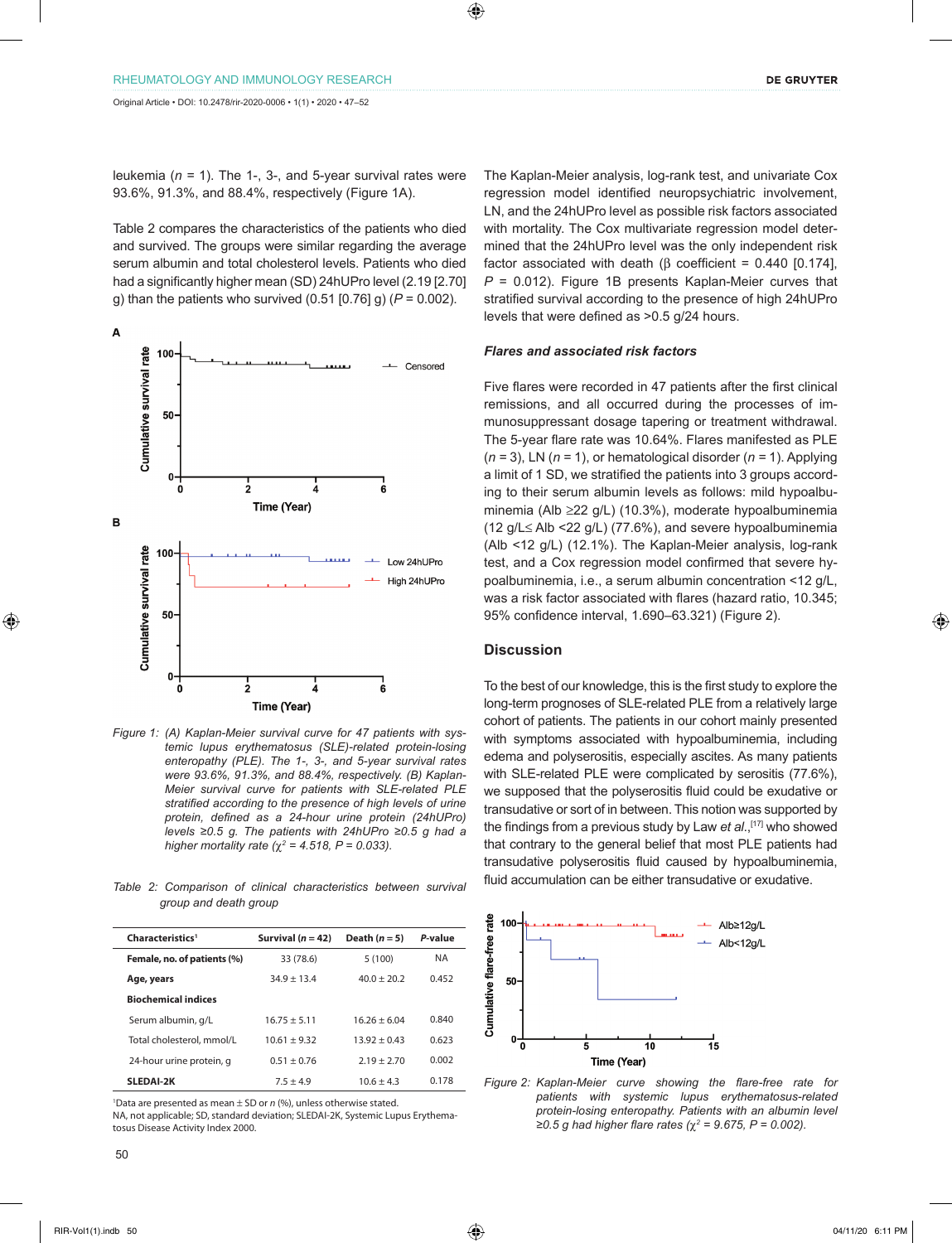Regarding organ involvement, LN was the most common concomitant disorder, followed by hematological disorders and neuropsychiatric SLE. Diarrhea was the most common GI symptom, but >⅓ of the patients in our cohort did not have any GI symptoms, which is largely consistent with the findings from previous studies<sup>[16,19-21]</sup>; hence, GI involvement in patients with SLE-related PLE could be overlooked by clinicians.

Most patients in our cohort showed moderate-to-severe reduction in serum albumin levels and hypercholesterolemia, making it hard to be differentiated from NS, especially when both conditions coexisted. Our previous study proposed that a combination of serum albumin <22 g/L and 24hUPro <0.8 g had the greatest diagnostic accuracy for SLE-related PLE, with a sensitivity of 0.818 and a specificity of 0.989.<sup>[16]</sup> In this extended cohort, 81.0% patients met the criteria, indicating a high sensitivity for this screening test in SLE patients. These criteria might help clinicians screening patients with SLE for the presence of PLE. However, to confirm a diagnosis, <sup>99m</sup>Tc HSA scintigraphy should be performed. Half of the patients in this study underwent <sup>99m</sup>Tc HSA scintigraphy, and all of the patients had PLE. In addition to its high level of diagnostic specificity, 99mTc HSA scintigraphy can locate sites of protein leakage.<sup>[22]</sup> In our cohort, protein leakage was most commonly found in small intestine, followed by large intestine and stomach.

Interestingly, unlike patients with nephrotic syndrome, who tend to develop venous or arterial thrombosis, patients in our study were free from thromboembolic events. Further studies are needed to understand the low prevalence of thromboembolic events in patients with SLE-related PLE.

The overall mortality rate among the patients with SLE-related PLE was 10.64%. The 1-, 3-, and 5-year survival rates of the SLE-related PLE patients were 93.6%, 91.3%, and 88.4%, respectively, and they were lower than patients with typical SLE (98.4%, 95.5%, and 93.8%, respectively) in our center (unpublished data). Infections caused 3 of the 5 deaths in our cohort. Li *et al*. [20] undertook a systematic review of 184 patients with SLE and showed that the overall mortality rate was 2.17%, and the deaths were caused by infections, including bacterial meningitis (1/4), pneumonia (2/4), and a superimposed infection (1/4). The follow-up time of this study is long, so this may lead to the differences between the results of the 2 studies. Vulnerability to infections might be caused by a loss of immunoglobulins as a consequence of PLE and/

Declarations

*None.*

Conflict of Interest

*The authors declare no conflicts of interest.*

or corticosteroid and immunosuppressant usage. Avoiding infection is crucial for patients with SLE-related PLE.

Analysis of the risk factors revealed that the 24hUPro level was associated with increased mortality. Urine protein loss can exacerbate hypoalbuminemia caused by PLE, leading to further internal environment disturbance. Therefore, we suggest that nutrition support should be timely administered on SLE-related PLE patients who are complicated with increased 24hUPro, so as to decrease the odds of infection and mortality.

The 10-year flare rate was 10.64% in our cohort. Most flares (4/5) in our cohort occurred during the processes of glucocorticoid dosage tapering or withdrawal. Although the results from previous studies have shown that most patients respond well to a combination of high-dose prednisone and azathioprine/CTX initially, more gradual tapering could be considered to prevent flares in patients with SLE-related PLE. Furthermore, severe hypoalbuminemia (≤12 g/L) was a predictor of SLE flares. Hence, more intensive treatment and nutrition support might be appropriate to achieve better disease control in these high-risk patients.

The key limitation of our study is the relatively small number of patients, which is a consequence of the rarity of the PLE disease subtype. Moreover, this was a retrospective study, and some of the data were missing and difficult to obtain. Future prospective studies are necessary that involve large number of patients to further explore the prognosis of and risk factors for PLE patients.

## **Conclusions**

Patients with SLE-related PLE seem to have worse outcomes compared with patients with typical SLE symptoms, and they may be more easily overlooked as a consequence of the absence of typical GI symptoms. Infection was the leading cause of death among patients with SLE-related PLE in this study, and the 24hUPro level was associated with increased mortality. Most disease flares occurred during the processes of glucocorticoid tapering or withdrawal, and they were associated with severe hypoalbuminemia. Therefore, clinicians must prevent infections, provide more comprehensive monitoring of patients with severe proteinuria, and exercise more care while tapering glucocorticoid dosages.